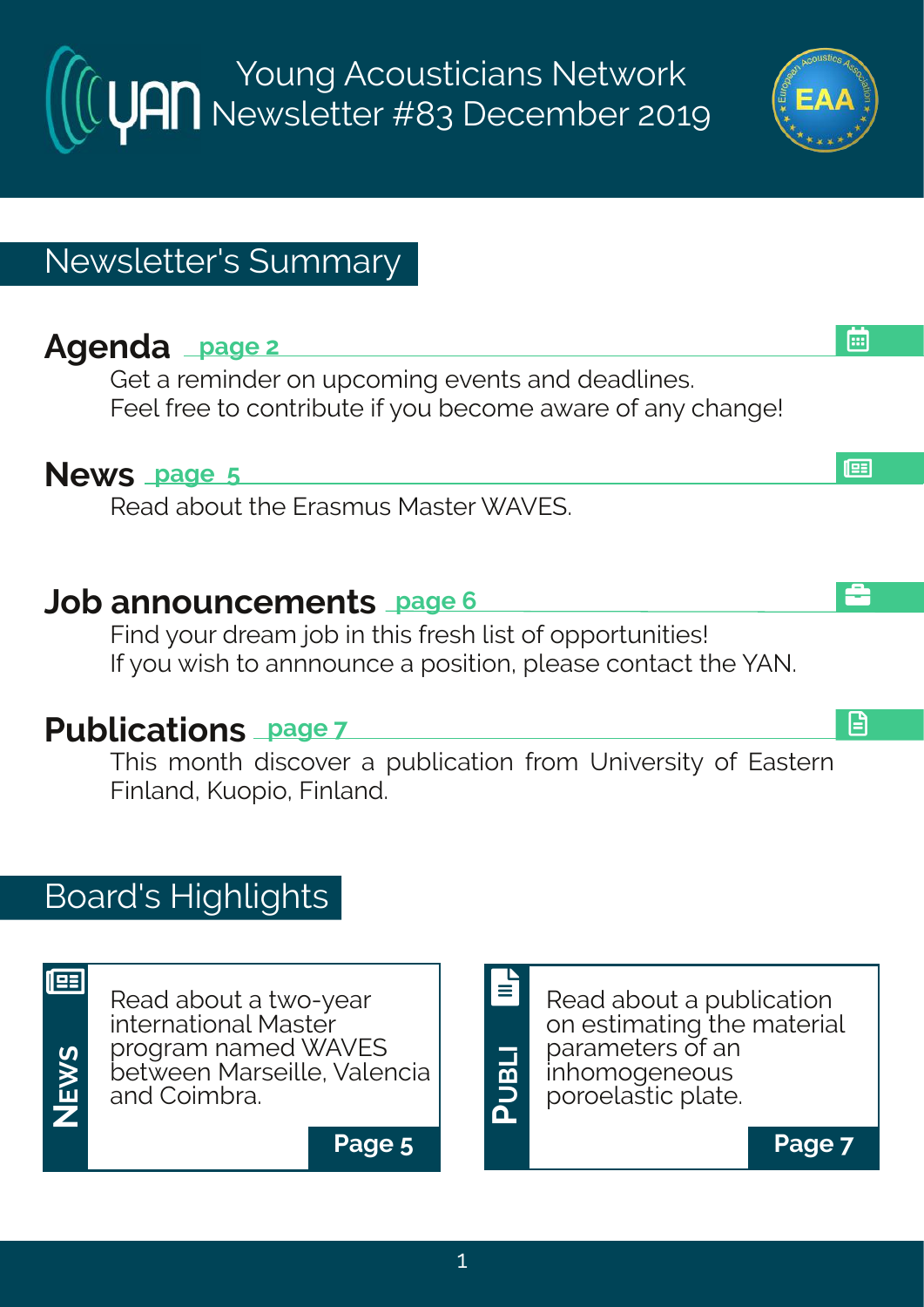### Yt gsq mk#Jzi r xw

#### ligig fiv#56>

79<sup>x</sup> #247: \* #: #NFZ#756>#: #> x| #Nxivrexmsrep#Hsrjivirgi#sr#Fgsywxngw#erh#Zmfvexmsr3# Xi I ver #Ner

#### **Cervey #575**

6:  $\frac{1}{2}$  #26 <  $\frac{1}{4}$  #FKUFH#7575# #UI} wrgep #Fgsywngw \${ syx #Hvs} hsr 1#Yrma h#Pmnkhsq

85<sup>xl</sup> #2486<sup>xl</sup> # #NHFSHJ#7575# #Ntxi vrexmsrep#Hsrjivirgi#sr#Fgsywxngnw#erh#Ssmwi#Hsrxvsp# Jrkmiiwnk3#}hri}#Fyww.epme

86 # #NN (#7575# #Ttirmn k #Hiviq sr}#sj#vli#Ntxivrexmsrep#liev#sj#(syrh 3# Jevnn of#Kvergi

#### Ki f wev} #575

6 << # #246 > x # #Rih}re#7575 # #Rihmaiwerier#Hsrjivirgi#sr#(xvygxyvep#}req mgw#erh# Zm/vsegsyworgw&Setspr#Nep

75<sup>x</sup> # #Uyfprg# svowl st # #Merhw2sr # svowl st # iwwm3Kpswhne1#Y (F

7:  $*$  # #Llyfpront svow st# # mknome and msi #Y vfer #Ssmwi #erh # syrh#m #e# q ev #Sexmsn  $*$ (mnket svi # mnket svi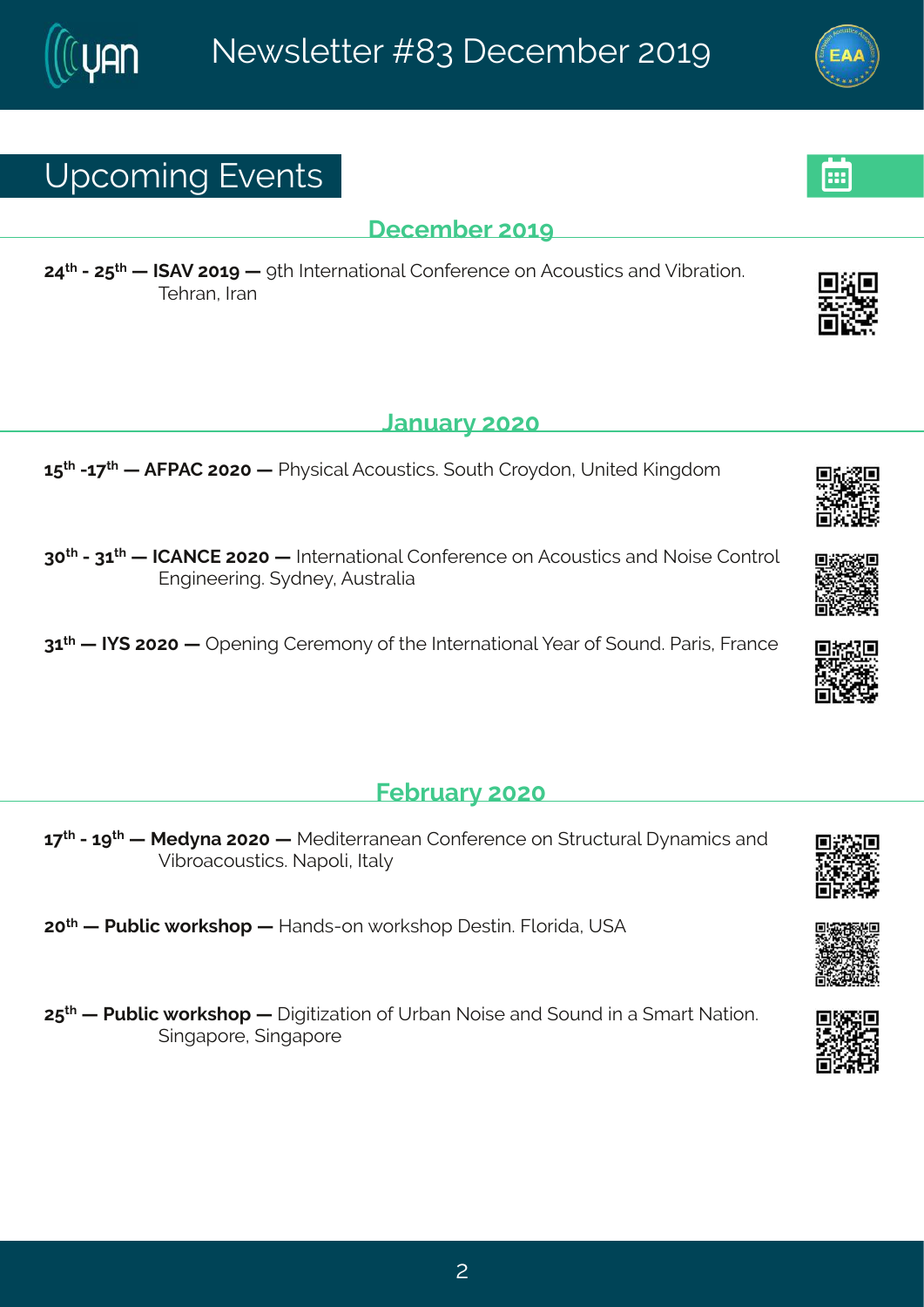# Yt gsq mk# i ehpni w

#### ligig fiv#56>

67<sup>x</sup> # #HHYFHFX#7575# #Ntxivrexmsrep#Hsrjivirgi#sr#Yrhiv{ exiv#Fgsywxng# Hsq q yr moexist wher htt qsywmot pixer wai nai v \$3 x s the ter \$Ff wweax # wyf q mwnar

67<sup>x</sup> # #HHFSHJ#7575# #Nxivrexmsrep#Hsrjivirgi#sr#Fgsywxmgw#erh#Ssmwi#Hsrxvsp# Jrkmiiwnk3#}hri}#Fyw.xepme3Ffww.eqx#wfqmwnsr

 $67^{\text{M}}$  # #HHFFS (#7575# #Noxi vrexmsrep#Hsrjivirgi#sr#FvgImxigxyvep#Fgsywxnogw#erh#Ssmwi# Hsr xvsp#HHFFS (#75753 EQ mof sr 1#Jsvxy kep 3Ff www.eqx#wyfq mww.nsr

67<sup>x</sup> # #HHYFJ(U#7575# #Nxivrexmsrep#Hsrjivirgi#sr#Yvfer#Fgsywxmog#Jrznwsrg irxw#erh# (syrh#Uperrmk3#Csrhsr1#YP3Ffwwegx#wyfgmwnsr#

6:  $\frac{d}{dx}$  #Rih}re#7575# #Rihmoiwerier#Hsrjivirgi#sr#(xvygxyvep#}req mgw#erh# Zmín/segsywordw3Set spr#Nep} 3LJet i v#w f q mwnsr

86<sup>x</sup> # #HHFSHJ#7575# #Ntxivrexmsrep#Hsrjivirgi#sr#Fgsywxmgw#erh#Ssmwi#Hsrxvsp# Jrkmii vmk $\mathcal{H}$  hri } #Fyww.epreostlet i wtw. f q mwnsing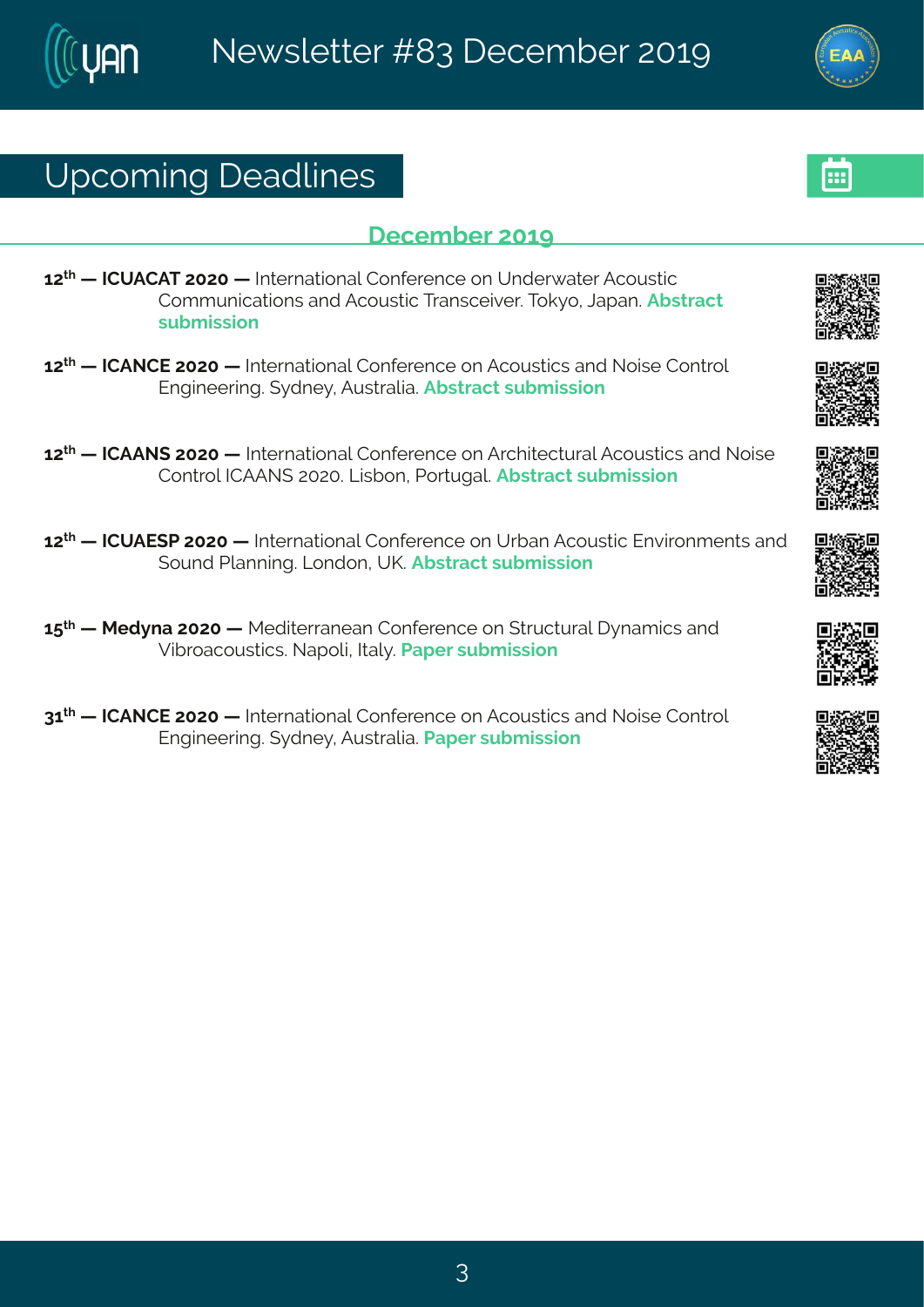# Yt gsq mk# i ehpni w

#### Cervey  $#56$

6: \* # #HHGJS#7575# #Hsrkviww#sr#Ssmwi#ew#e#Llyfpnop#Miepol#Llusfpig 3#xsgolspot# ({i hi r 3Ff wwegx#w f g mwnsn

- 6: <sup>xl</sup> # #NIRF#7575# #Nixi vrexmsrep#Hsrijvi rgi#sr#Ssmwi#erh#Zmívexmsr3#Qivzi r#Ginkmyg 3# Ff wwegx#w f g mwnsr
- 6:  $*$  #  $#$  (1  $#$  575 #  $#$  r given n  $*$  #  $*$  shipon k# n  $#$  w  $\gamma$  ox  $\gamma$  eq now  $*$   $\alpha$   $\gamma$  zir  $*$   $\beta$   $\alpha$   $\gamma$   $\alpha$   $*$ Ff wwegx#w f g mwnsr
- 6 << 4 # 4V y m x # vsriw # #V y m x # vsriw 3F# } q t swnyq #sr#Ssnwi# vsq #YF (w4YFZw 3U evnw # Kver ai 3Ff wweax#wf a mwnsr
- 86<sup>x</sup> # #HHYF#7575# #Ntxivrexmsrep#gsrjivirgi#sr#Yrhiv{exiv#Fgsywwmgw&tsyxleqtxsr# YP3Ff wwegx#wyf q mwnsr
- 86<sup>x</sup> # #HH(Z#7<# #7<x #Ntxivrexmsrep#Hsrkviww#sr#(syrh#erh#Zmfvexmsr3#Uvekyi#H~igl# Wit yf pro StUi i v2vi zm { # et i v#w f q mwns r

#### Ki f wev  $#56$

- 68<sup>x</sup> # #HHF((U#7575# #Nxivrexmsrep#Hsrjivirgi#sr#Fgsywwmgw/#(tiigl1#erh#(nkrep# Uvsgi www.mk3KGevgipsre#ttem3Uetiv#wfgmwnsr
- 68<sup>xl</sup> # #HHF ((U#7575# #holxivrexmsrep#Hsrjivirgi#sr#Fgsywwmonw.#tiigl1#erh#nkrep# Unsqiwwn k3KGevqipsre#(tem 3Fyx) sw#ikmwwexmar
- 6 < <sup>\*</sup> # #GSFR#7575# #Gepxmg2Ssvhmg#Fgsyww.ngw#Riixnnk.34Twps1#Ssv{e}3# Uet i v#w f q mwnsr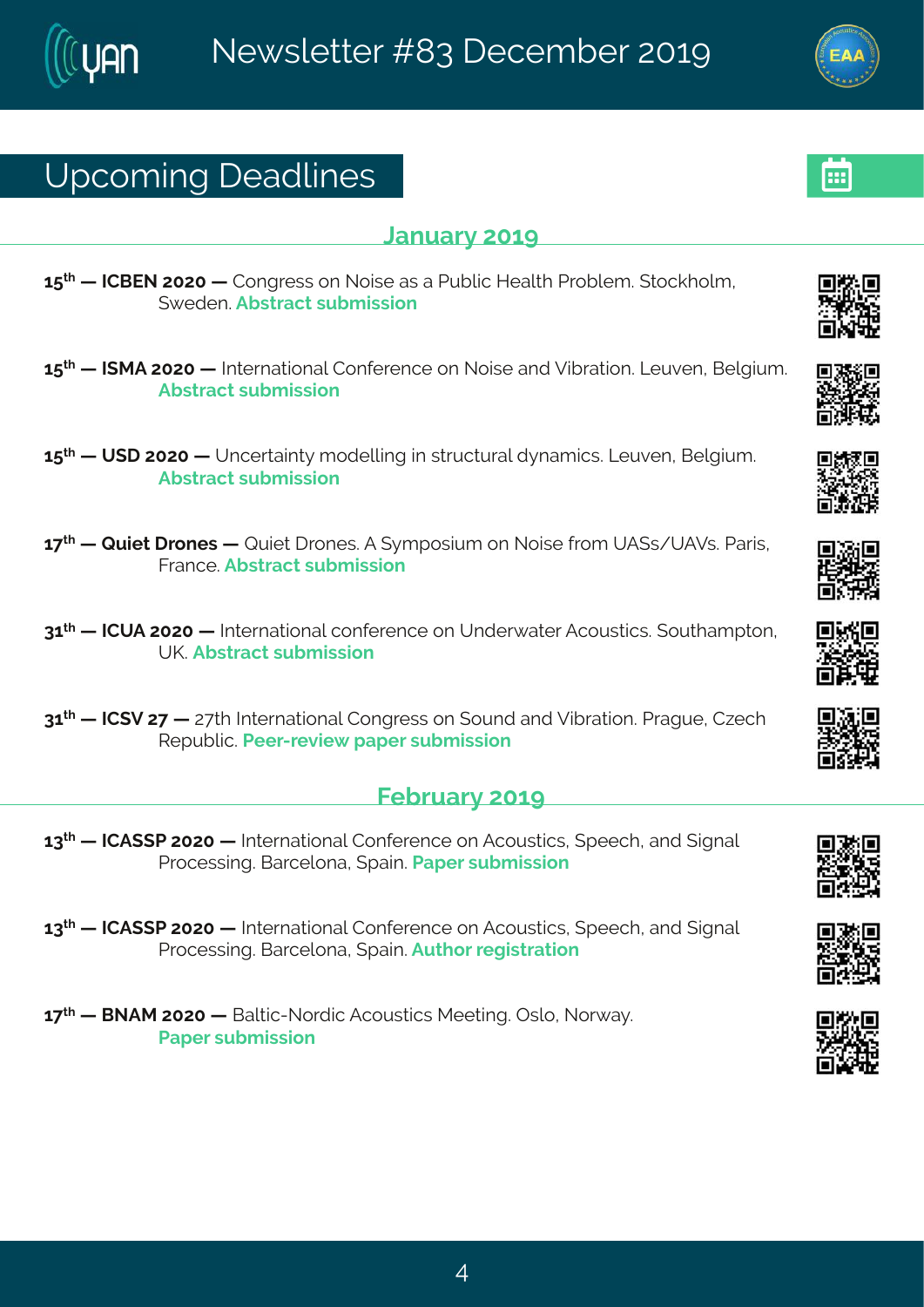### Si { w

#### J vewq y w#R ewi v# FZJ(

XI i # vsk veq # FZJ (# [ ezi w#Fgsy wxngw# Zmívexmsrw#Urkmiiwnk#erh#(syrh.#mw#e#x{s2 } i ev#mxi vrexmsrep#Rewxi v#gsywi #jypo}#xeyklx# m#Jrkpwl #e{evhmk#q ypxtnpi#exnsrep#Rewaivo\*# hik viiw#erh#e#Osmn x#lmhpsqe# (yttpiqirx# { mol#xli# wytts w#sj#xli# J vewq y w# R yrhy w# Unskveq #sj#li#Jyvstier#Yrmsr3

XI i #q em#sf ni gxoni #sj#xl i #q ew i v#mw#xs# tvszmhi#xli#wxyhirxw#{mxl#i|tivxmwi#mn# i|tiwmo:irxep#qixlshspsk}1# rygiwngep# q shippink#erh#xlisv}#nn#svhiv#xs#fi#efpi#xs# hi what "#glevegxi wai "#g shi p#erh#yrhi wwerh# egsywnogepthy wig wher hthi zmoi w3

XI mor#mor#e#q ew i voot#hik vi i #mn#Fgsywangw# { molt+tq sf monot+text+xl vii#hmOivirx#psgexmsrw?#xli# Pww.#wiqiwiwiwtwtirx#m#Hsmotwe#-Uswykep1# xli#wigsrh#sri#mm#Zepirgme#-(temn.#erh#xli# xlm/h#sri#mn#Rewwimpoi#-Kvergi.3#Xli#jsyvxl# wiqiwai w*i*thow<sup>th</sup>izs xih#s#hs#er#nn xiwinh3

Ft t projex for whe vi #epi eh}#st i r #er h#{ mp# fi#ezemoefpi#sr#xli#fifwm.i#yrxmo#Kifwey}#6;1# 75753 Mathorite pows #1 sww.fnpi# steet tp) #1 sv#jyrhmk #1 tvszmhih#sri#¦ypPppw#vli#wiuymwiqirxw3#

sy#ger#Prh#hixempih#misvqexmsr#efsyx# xlmw# tvskveq# -ehqmwwnsr#gwnaivme1#wwyh}# tvskveq #lixg3#erh#jyrhmnk#wpiw#sr#xli#  $\{$  if won  $#$ 

t Đ B<sub>3</sub><sup>2</sup>Zó Đò\$ & Ù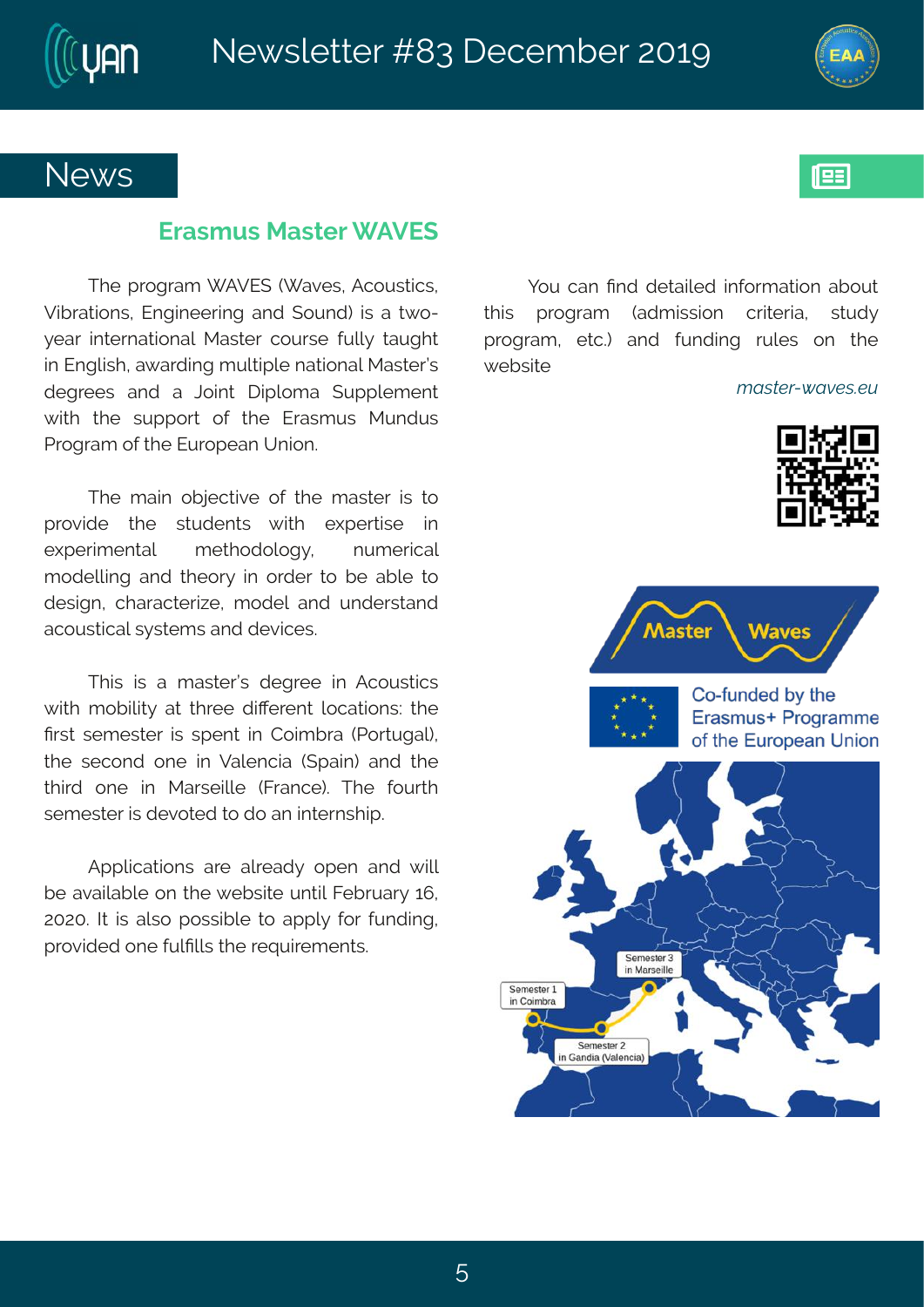### Osf#Frrsyrgiqirxw

Us whas gosvept Us woman ts r#Frmg epilgs g g yr mgexms r#erh tly vfer#zspyxms rð tlZvmi# Yr nzi wyni n stF q w i yheq #ZY#F q w i yheq . StF q w i yheq 14S i xl i yoer hw 8

- UII#Uswmansr#UJL#erh#eyhms#tvsgiwwnnk#sw#iyvs2waiivih#iewnnk#enhwo#PY#Qjyzir3# Q yzi r #Gi pkmyq 3
- UII# xyhir xwl mt#lizipstq ir x#sj#e#xq epp2wgepi#ps{ 2gsw=#yrhiv{ exiv#zilmopi#sv# egsywwng#smwi#ewwiwwgirxð#syxlegtxsr#Yrmziwnx}3#syxlegtxsr# Yrmih#Pmkhsq 3
- Fgsyworgw#Hsrwypxerx#1#tirmsv#Fgsyworgw#Hsrwypxerx1#Fvgyw38Sswl#Jewx1#syxl#Jewx1# Is vo#s w# pewks { # AY r min h# Pm k h sq 3

Fww.mw.erx#Fqsyw.xmg#Hsrwypxerx1#WU(3#Gw.holxsr1#Yrmaih.#Pmnkhsq3

Fgsyworgw#Hsrwypxerx14MF#Fgsyworgw3#Jew=#Frkpre#+#Qsrhsr1#Yrmaih#Pmnkhsq3

Ovrnav#gmirxnws##Sygivngep#Rshippnk1#Sswl#Fxperxng#Xviex}#Twkermexnsr#SFXT.3#Qe#  $(t i - \text{real} + \text{length})$ 

Jrkm iiv#mol#Fgsywnogw#erh# (U#|tiwmirgi#KJWRF#Lvsyt3#Qww.yt#tirqevo3

W wtsrwnfpi#sv#Fqsywxngw1#ZNSHN#Hsrwxwygxnsr3#Serxiwi1#Kvergi3

Wiwievgl#Fww.mw.erx#m#Kp}gexgliv#xyhmiw#xsgolspg#Yrmziwwn $\frac{1}{3}$  xsgolspg #{{iihir3